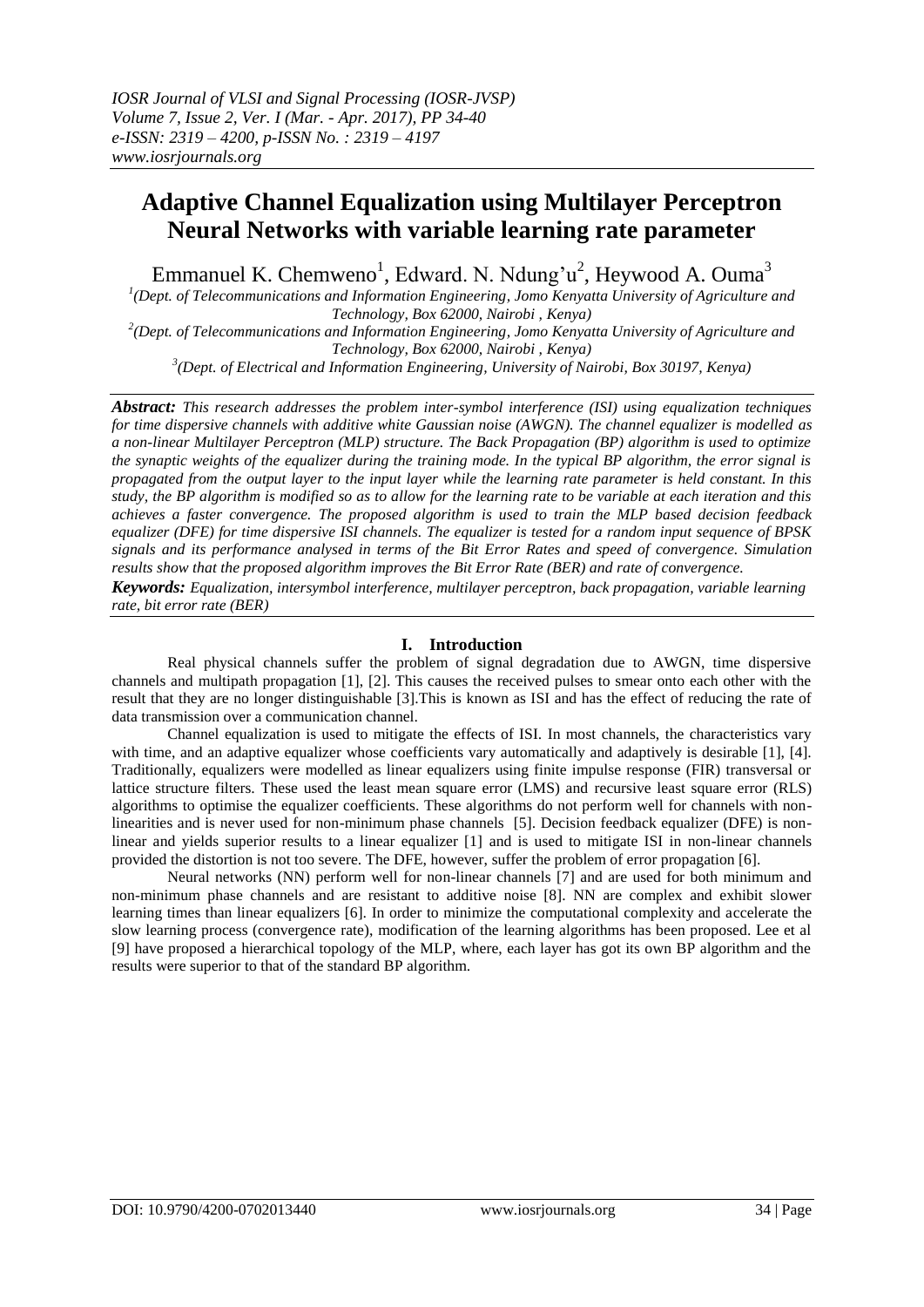#### **II. Multilayer Perceptron Based Decision Feedback Equalizer** The equalizer is modelled as a 4-1 DFE with a 9-3-1 fully connected MLP structure. The equalization scheme shown in Figure 1.



**Figure 1:** MLP structure for channel equalization

The MLP consists of an input layer, one hidden layer and an output layer.

The detector demodulates the output signal, so as to make a decision of which signal was transmitted.

The switch is used to change from the training phase to the equalization phase after the training input samples have all been presented.

The error signal activates the BP algorithm so as to adjust the synaptic weights of the network.

- The structure of the MLP equalizer may be described as:
- (i) (4,1) DFE as having an input vector of four feedforward input taps and one feedback tap.
- (ii) (9,3,1) MLP as a fully connected MLP structure of 9 input neurons, 3 hidden neurons and one output neuron.
- (iii) Decision delay  $d$ , as the feedback loop delay. This is to ensure that the equalizer is causal at time  $n = 0$ , and that the output can be determined after the input sequence has been presented to all the taps.

The following notation is used to describe the MLP network:

| n           |  | Time index                                               |
|-------------|--|----------------------------------------------------------|
| $d=3$       |  | Decision delay                                           |
| $L = 3$     |  | Number of layers                                         |
| $l = 0,1,2$ |  | Layer index                                              |
| $N^{(l)}$   |  | Number of neurons for layer $l_{\perp}$                  |
| $x_i^{(l)}$ |  | Input associated to neuron $j$ of layer l of the network |
| $y_k^{(l)}$ |  | Output of neuron $k$ of layer $l$ .                      |
| $b_k^{(l)}$ |  | Bias of neuron $k$ of layer $l$ .                        |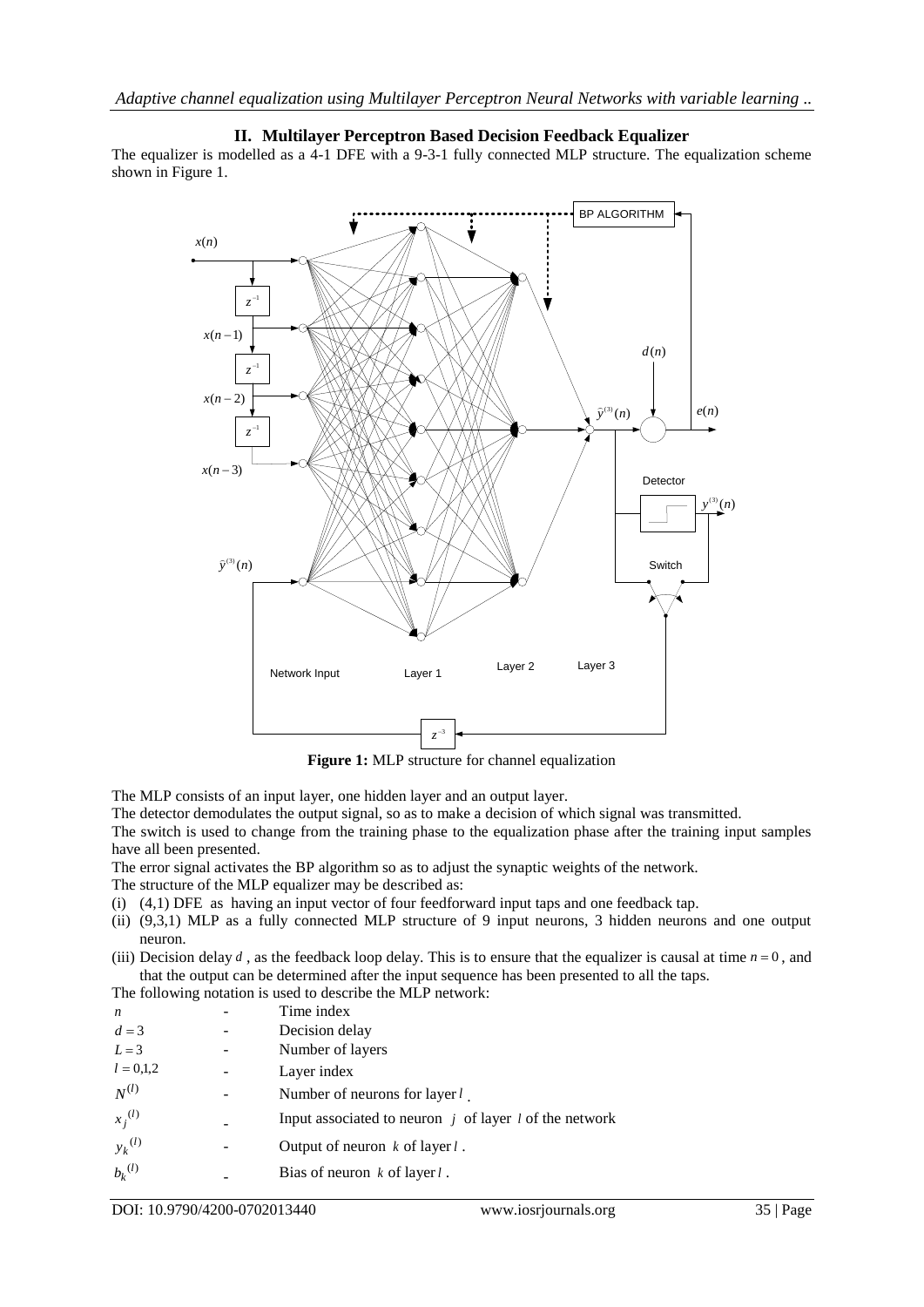| $w_{ki}^{(l)}$     | The synaptic weight connecting to the input of neuron k of layer l to output j of |
|--------------------|-----------------------------------------------------------------------------------|
|                    | layer $l-1$ to                                                                    |
| $d_{k}^{(2)}$      | Target output $k$ of the output layer.<br>$\sim$                                  |
| $\varphi(\bullet)$ | <b>Activation function</b><br>$\overline{\phantom{a}}$                            |

## **III. Proposed Algorithm**

To increase the speed of the LMS algorithm without using estimates of the input signal correlation matrix, variable convergence factor is desirable. The proposed algorithm is developed from the Normalised Least Mean Square (NLMS) algorithm which is expressed by equation (1):

$$
\widehat{\mathbf{w}}(n+1) = \widehat{\mathbf{w}}(n) + \eta \frac{\mathbf{x}(n)}{\|\mathbf{x}(n)\|^2} e(n)
$$
\n(1)

Where:

**w**(*n*) = Filter weight vector at time *n*

**x**(*n*)  $=$  Input signal vector

 $\eta$ = Learning rate parameter

 $e(n) = d(n) - y(n)$ ; The error between the desired output and the actual output

In order to make the learning rate parameter adaptive, the NLMS weight update equation given by equation (1) is re-written as equation (2):

$$
\widehat{\mathbf{w}}(n+1) = \widehat{\mathbf{w}}(n) + \eta(n) \frac{\mathbf{x}(n)}{\|\mathbf{x}(n)\|^2} e(n)
$$
\n(2)

Where:

 $\eta(n)$ = The learning rate parameter at time *n*

Defining the weight error vector as the difference between the unknown true filter weight vector  $w_t$  and the filter weight at given time  $\hat{\mathbf{w}}(n)$ :

$$
\mathbf{g}(n) = \mathbf{w}_t - \hat{\mathbf{w}}(n) \tag{3}
$$

$$
\varepsilon(n+1) = \mathbf{w}_t - \widehat{\mathbf{w}}(n+1) = \varepsilon(n) - \eta(n) \frac{\mathbf{x}(n)}{\|\mathbf{x}(n)\|^2} e(n)
$$
(4)

To minimize the mean square error (MSE), the expectations of the squared norms of equation (4) is taken:

$$
E\{\left\|\mathbf{\varepsilon}(n+1)\right\|^2\} = E\{\left\|\mathbf{\varepsilon}(n) - \eta(n)\frac{\mathbf{x}(n)}{\left\|\mathbf{x}(n)\right\|^2}e(n)\right\|^2\}
$$

$$
= E\{\left\|\mathbf{\varepsilon}(n)\right\|^2\} - \Delta\eta(n) \tag{5}
$$

Where:

$$
\Delta \eta(n) = -\eta^2(n) E\left\{ \left| e(n) \frac{\mathbf{x}^T(n) \mathbf{x}(n)}{\left\| \mathbf{x}^T(n) \mathbf{x}(n) \right\|^2} e(n) \right\| + 2\eta(n) E\left\{ \left| e(n) \frac{\mathbf{x}^T(n)}{\left\| \mathbf{x}^T(n) \mathbf{x}(n) \right\|} \mathbf{E}(n) \right\} \right\}
$$
(6)

To maximize  $\Delta \eta(n)$ , we make it the objective function and differentiate with respect to  $\eta$ , and equate to zero.

The synaptic weight connecting to the input of neuron *k* of layer *l* to output *j* of  
\n
$$
d_k
$$
<sup>(2)</sup>  
\n=  $T$  target output *k* of the output layer.  
\nTo increase the speed of the LMS algorithm without using estimates of the input signal correlation matrix,  
\nVariance (NLMS) algorithm with its expression  
\nvariable convergence factor is desirable. The proposed algorithm is developed from the Normalised Leus Mean  
\nvariable converges to the LMS algorithm which is expressed by equation (1):  
\n $\hat{w}(n+1) = \hat{w}(n) + \eta \frac{w(n)}{|\hat{w}(n)|^2} \epsilon(n)$  (1)  
\n $\hat{w}(n+1) = \hat{w}(n) + \eta \frac{w(n)}{|\hat{w}(n)|^2} \epsilon(n)$  (2)  
\n $\hat{w}(n-1) = w(n) + \eta(n) \frac{w(n)}{|\hat{w}(n)|^2} \epsilon(n)$  (3)  
\n $\hat{w}(n-1) = w(n) + \eta(n) \frac{w(n)}{|\hat{w}(n)|^2} \epsilon(n)$  (4)  
\n $\hat{w}(n-1) = \hat{w}(n) + \eta(n) \frac{w(n)}{|\hat{w}(n)|^2} \epsilon(n)$  (5)  
\n $\hat{w}(n+1) = \hat{w}(n) + \eta(n) \frac{w(n)}{|\hat{w}(n)|^2} \epsilon(n)$  (6)  
\nWhere:  
\n $\hat{w}(n+1) = \hat{w}(n) + \eta(n) \frac{w(n)}{|\hat{w}(n)|^2} \epsilon(n)$  (7)  
\nWhere:  
\n $\hat{w}(n+1) = w_n + \hat{w}(n+1) = \epsilon(n) - \eta(n) \frac{w(n)}{|\hat{w}(n)|^2} \epsilon(n)$  (8)  
\nwhere:  
\n $\epsilon(n+1) = w_n - \hat{w}(n+1) = \epsilon(n) - \eta(n) \frac{w(n)}{|\hat{w}(n)|^2} \epsilon(n)$  (9)  
\n $\epsilon(n+1) = w_n - \hat{w}(n+1) = \epsilon(n) - \eta(n) \frac{w(n)}{|\hat{w}(n)|^2} \epsilon(n)$  (1)  
\n $\epsilon(n+1) = w_n - \hat{w}(n+1) = \epsilon(n) - \eta(n) \frac{w(n)}{|\hat{w}(n)|^2} \epsilon(n)$ 

Where:

 $\eta_o(n)$ = The optimum step size at time *n*

 $(n)$ **x** $(n)$ 

 $\mathbf{x}^I(n)\mathbf{x}$ 

*n n*

 $(n)$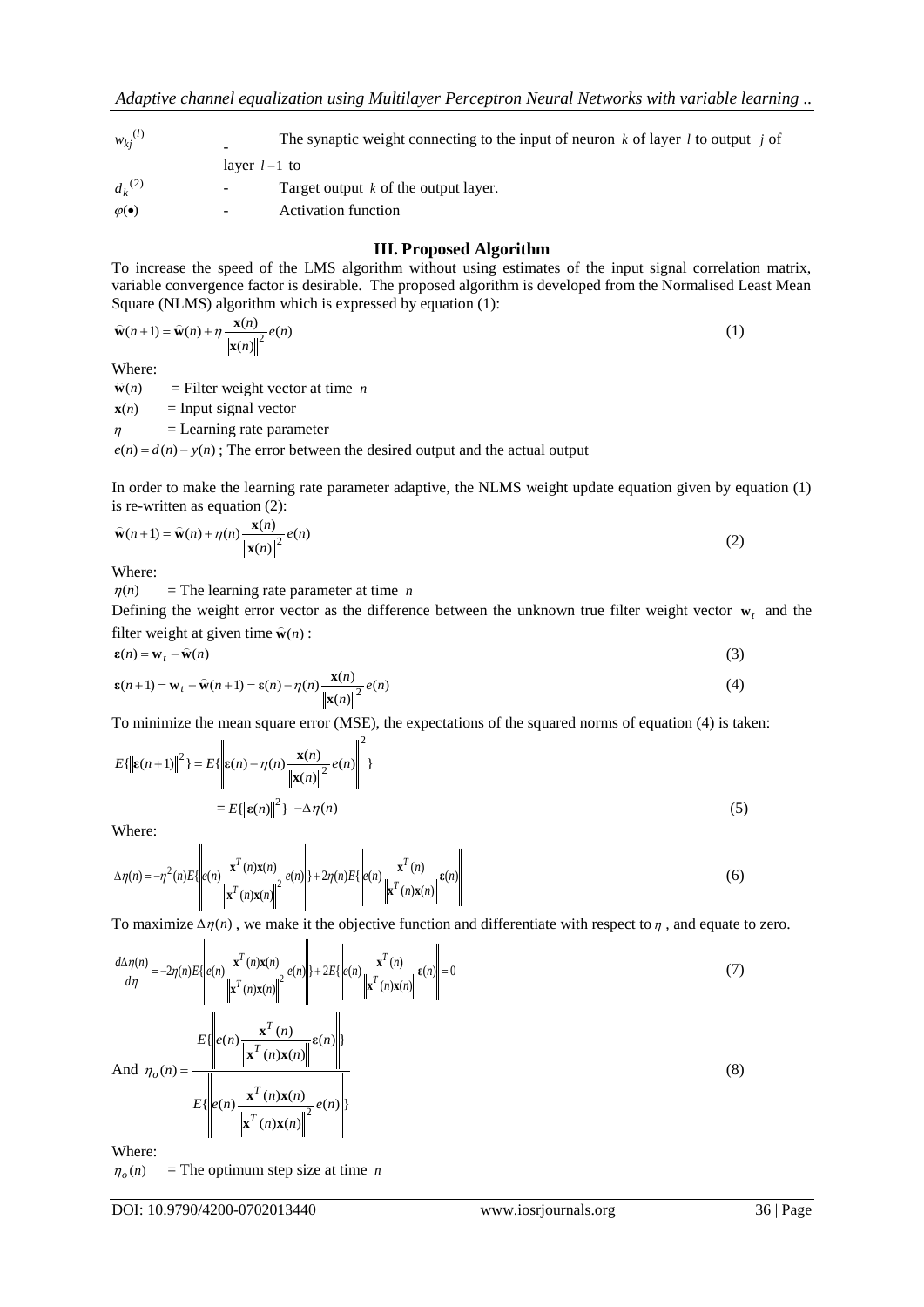To make the computation of  $\eta_o(n)$  tractable, the fluctuations of the input signal energy  $\mathbf{x}^T(n)\mathbf{x}(n)$  is assumed to be small from one iteration to the next such that equation (8) may be simplified to [3] :

$$
\frac{E\{\left\|e(n)\frac{\mathbf{x}^{T}(n)}{\left\|\mathbf{x}^{T}(n)\mathbf{x}(n)\right\|}\mathbf{\varepsilon}(n)\right\}}{E\{\left\|e(n)\frac{\mathbf{x}^{T}(n)\mathbf{x}(n)}{\left\|\mathbf{x}^{T}(n)\mathbf{x}(n)\right\|}\right\}} \approx \frac{\frac{E\{e(n)\mathbf{x}^{T}(n)\mathbf{\varepsilon}(n)\}}{E\{\left\|\mathbf{x}^{T}(n)\mathbf{x}(n)\right\| \}}}{E\{\left\|e(n)\frac{\mathbf{x}^{T}(n)\mathbf{x}(n)}{\left\|\mathbf{x}^{T}(n)\mathbf{x}(n)\right\|^{2}}\right\}} \approx \frac{E\{e(n)\mathbf{x}^{T}(n)\mathbf{\varepsilon}(n)\}}{E\{e(n)^{2}\}}
$$
\n(9)

We introduce *apriori* error vector such that  $e_a$  is given by [10]:

$$
e_a(n) = d(n) - \mathbf{x}^T(n)\mathbf{w}(n) = d(n) - \mathbf{x}^T(n)\mathbf{w}_t(n) + \mathbf{x}^T(n)\mathbf{\varepsilon}(n)
$$
\n(10)

The desired signal 
$$
d(n)
$$
 is given by equation (10).

$$
d(n) = \mathbf{x}^{T}(n)\mathbf{w}_{t}(n),
$$
\n(11)

\nTherefore:

$$
e_a(n) = \mathbf{x}^T(n)\mathbf{\varepsilon}(n) \tag{12}
$$

The error vectors  $e(n)$  are related to the *apriori* error vector by:

$$
e(n) = e_a(n) + v(n) = \mathbf{x}^T(n)\mathbf{e}(n) + v(n)
$$
\n(13)

\nWhere:

$$
v(n) = \text{Noise}
$$

Replacing equation (13) in into equation (9), and neglecting the dependency of  $\varepsilon(n)$  on the past noise [3],[10],

reduces equation (9) to:  
\n
$$
\eta_o(n) = \frac{E\{\varepsilon^T(n)\mathbf{x}(n)\mathbf{x}^T(n)\varepsilon(n)\} + E\{v(n)\mathbf{x}^T(n)\varepsilon(n)\}}{E\{\varepsilon^T(n)\mathbf{x}(n)\mathbf{x}^T(n)\varepsilon(n) + 2\mathbf{x}^T(n)\varepsilon(n)v(n) + v(n)^2\}}
$$
\n(14)

For Gaussian signals 
$$
E[v(n)] = 0
$$
 and  $E[v(n)^{2}] = \sigma^{2}$ 

$$
\eta_o(n) = \frac{E\{\varepsilon^T(n)\mathbf{x}(n)\mathbf{x}^T(n)\varepsilon(n)\}}{E\{\varepsilon^T(n)\mathbf{x}(n)\mathbf{x}^T(n)\varepsilon(n) + \sigma^2\}}
$$
(15)

The term  $E[\mathbf{\varepsilon}^T(n)\mathbf{x}(n)\mathbf{x}^T(n)\mathbf{\varepsilon}(n)]$  in equation (15) may be further simplified as:

 $E[\mathbf{\varepsilon}^T(n)\mathbf{x}(n)\mathbf{x}^T(n)\mathbf{\varepsilon}(n)] = E[\mathbf{\varepsilon}^T(n)E\{\mathbf{x}(n)\mathbf{x}^T(n)\}\mathbf{\varepsilon}(n)] \ E[\mathbf{\varepsilon}^T(n)\mathbf{x}(n)\mathbf{x}^T(n)\mathbf{\varepsilon}(n)] = E[\mathbf{\varepsilon}^T(n)\mathbf{R}\mathbf{\varepsilon}(n)]$  (16) Where:

 $\mathbf{R} = E[\mathbf{x}(n)\mathbf{x}^T(n)]$  the correlation matrix

By using the diagonalized form of  $\mathbf{R} = \mathbf{Q} \Lambda \mathbf{Q}^T$  (17)

$$
E[\mathbf{\varepsilon}^T(n)\mathbf{R}\mathbf{\varepsilon}(n)] = E[\mathbf{\varepsilon}^T(n)\mathbf{Q}\Lambda\mathbf{Q}^T\mathbf{\varepsilon}(n)] = tr\left\{E[\mathbf{\varepsilon}^T(n)\Lambda\mathbf{\varepsilon}^T(n)]\right\}
$$
(18)

- Q = Eigen vector matrix of the correlation **R**
- **Λ** = Eigen values of **R**
- $tr[\bullet]$ = Trace operation

$$
\varepsilon'(n) = \mathbf{Q}^T \varepsilon(n) \tag{19}
$$

The effect of the transformation  $\varepsilon = w_t - \hat{w}(n)$  shifts the error performance contours from the  $\hat{w}$  axes to the **ε** axes. The transformation  $\mathbf{\varepsilon}'(n) = \mathbf{Q}^T \mathbf{\varepsilon}(n)$  rotates the contours such that the principal axes of the ellipses are aligned with the **ε'** axes without altering the shape or eccentricity of the performance surface.

The solution for equation (18) is given by [3]:

$$
tr\left\{\mathbf{E}[\mathbf{\varepsilon}^{T}(n)\Lambda\mathbf{\varepsilon}^{T}(n)]\right\} = \sum_{k=0}^{N-1} \lambda_{k} \varepsilon_{kk}^{T}^{2}(n)
$$
\n(20)

DOI: 10.9790/4200-0702013440 www.iosrjournals.org 37 | Page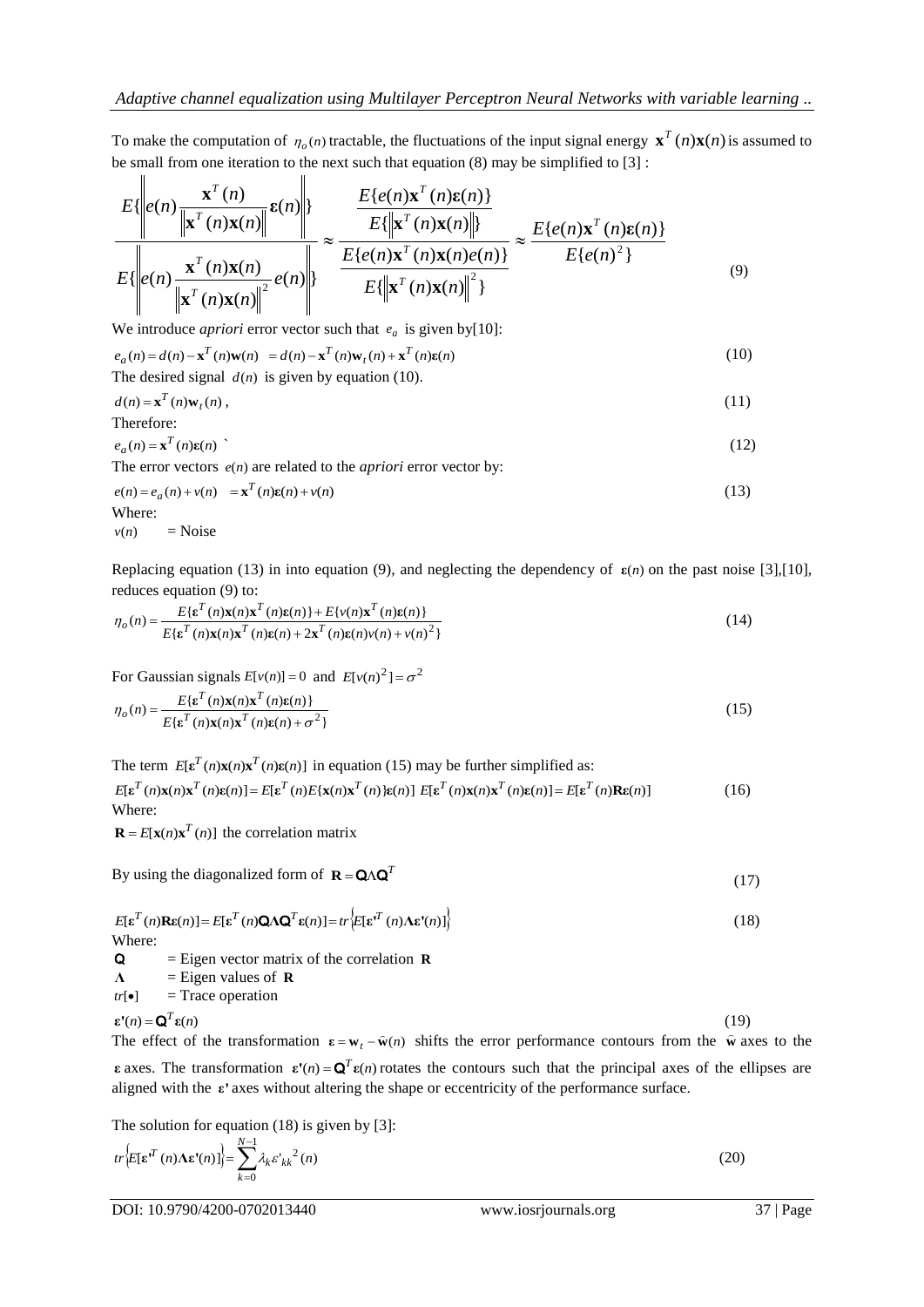Where:

 $\varepsilon'_{kk}$  are the diagonal elements of the matrix  $\varepsilon'(n)$ 

 $\lambda_k$  are the corresponding eigen values

In developing the proposed algorithm, the following assumptions are made:

- (i) The assumption made in equation (9) that the input data signal matrix is stationary in the wide sense is extended here. Therefore, the changes in  $\bf{Q}$  and  $\bf{\Lambda}$  are negligible over a block of data input. This aims at minimizing computational complexity.
- (ii) To recursively compute equation (20), the following approximation is made:

$$
tr\left\{\mathbf{E}[\mathbf{\varepsilon}^{T}(n+1)\Lambda\mathbf{\varepsilon}^{*}(n+1)]\right\} \approx \sum_{k=0}^{N-1} \lambda_{k} \varepsilon_{k}^{*} \varepsilon_{k}^{2}(n) \pm \sum_{k=0}^{N-1} \lambda_{k} \Delta \varepsilon_{k}^{*} \varepsilon_{k}^{2}(n)
$$
\n(21)

Where:

 $\Delta \varepsilon(n)$  = Change in the weight error vector

The choice of the sign will depend on the error gradient  $e(n)x(n-1)$ . Successive changes in sign of this quantity indicates that the algorithm is close to its optimal and must the learning rate parameter should be reduced.

(i) After the first transformation, the MSE contours are aligned on the principal axes such that  $\varepsilon'(n) \approx \varepsilon(n)$ . Successive contours are very close to each other along the main axis. The rotation transformations of the weight error matrix change  $\Delta \varepsilon(n)$  are avoided for the subsequent data inputs in a block.

The signal power is normalized and noise variance  $\sigma^2$  in equation (15) be approximated as  $\frac{L}{SNR}$  $\frac{L}{\mu}$  [10]. (22)

Where:

 $L =$ Number of taps of a discrete filter model of the channel

The variable step size algorithm of equation (15) may therefore re-written as:

$$
\eta^{o}(n) = \frac{\sum_{k=0}^{N-1} \lambda_{k} \varepsilon^{2} k_{k}}{\sum_{k=0}^{N-1} \lambda_{k} \varepsilon^{2} k_{k} + \frac{L}{SNR}}
$$
\n
$$
\eta^{o}(n+1) = \frac{\sum_{k=0}^{N-1} \lambda_{k} \varepsilon^{2} k_{k}(n) \pm \sum_{k=0}^{N-1} \lambda_{k} \Delta \varepsilon^{2} k_{k}(n)}{\sum_{k=0}^{N-1} \lambda_{k} \varepsilon^{2} k_{k}(n) \pm \sum_{k=0}^{N-1} \lambda_{k} \Delta \varepsilon^{2} k_{k}(n) + \frac{L}{SNR}}
$$
\n(24)

#### **IV. Equalization Process**

A random input of BPSK modified information sequence *I*(*n*) is passed through a time dispersive channel with AWGN. The equalization process takes place in two phases: the training phase and the decision directed phase. During the training phase the input to the MLP network is a vector consisting of a time delayed input sequence and the undetected feedback signal defined as:

$$
\mathbf{x}(n) = [x(n), x(n-1), x(n-2), x(n-3), \hat{y}^{(3)}(n-3)]^T
$$
\n(25)

During this phase, the output of the MLP network is computed layer by layer from the input to the output. The error is backpropagated from the output layer to the input layer, for the adjustments of the weights.

After the training phase, the equalizer switches to the decision directed mode, whereby the feedback signal is the detected version of the output *y*(*n*) .

#### **V. Simulation Results**

The proposed algorithm was simulated for a channel model given by the impulse response:

$$
H(z) = 0.3482 + 0.8704z^{-1} + 0.3842z^{-2}
$$
\n<sup>(26)</sup>

This channel is non linear in nature and has been cited extensively in literature and is recommended by International Telecommunication Union (ITU) for testing equalizers

The performance criteria used to evaluate the performance of the algorithm was the quality of convergence and the bit error rate. In the quality of convergence criteria, an average of 5000 individual runs, each having a sequence of 2500 random signals was used. Figure 2 shows the simulation results plotted against the standard back propagation algorithm (BP) and the modified back propagation (HBP) algorithm [9].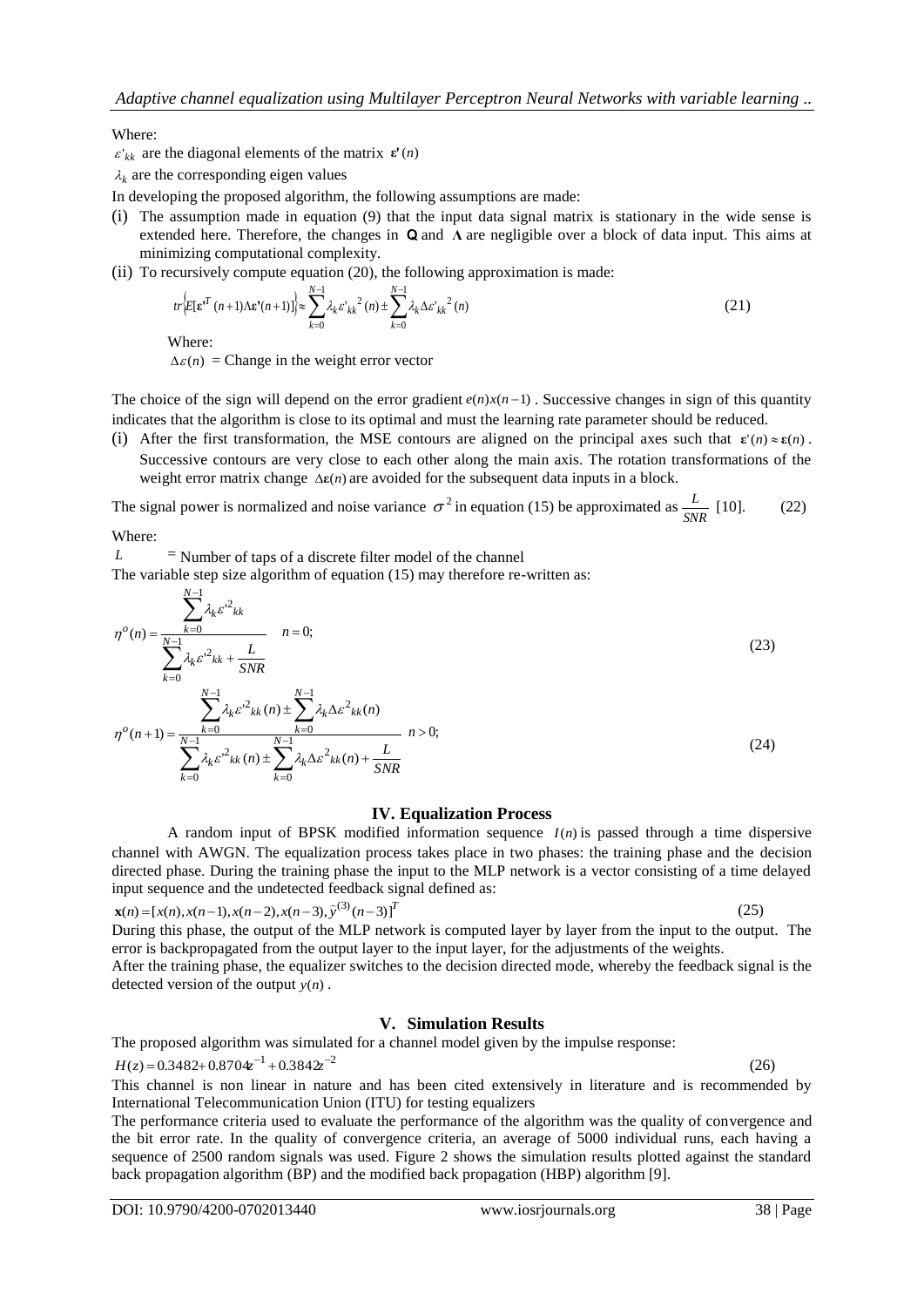The MATLAB® BER template is used to determine the BER, whereby multiple runs is made with different data inputs. SNR is varied from 0 to 25 dB. At each SNR, the process of equalization is carried out until either a target number of 100 errors are observed, or when the equalizer has processed a maximum of 100,000 bits. The first 1000 symbols were used for training the MLP, with the remaining 1500 to test the performance. Figure 3 shows the BER performance for the BP, HBP [9] and the proposed algorithm, plotted on the same axes.



**Figure 2:** BER Comparison for three algorithms



**Figure 3:** Learning curves for the three algorithms